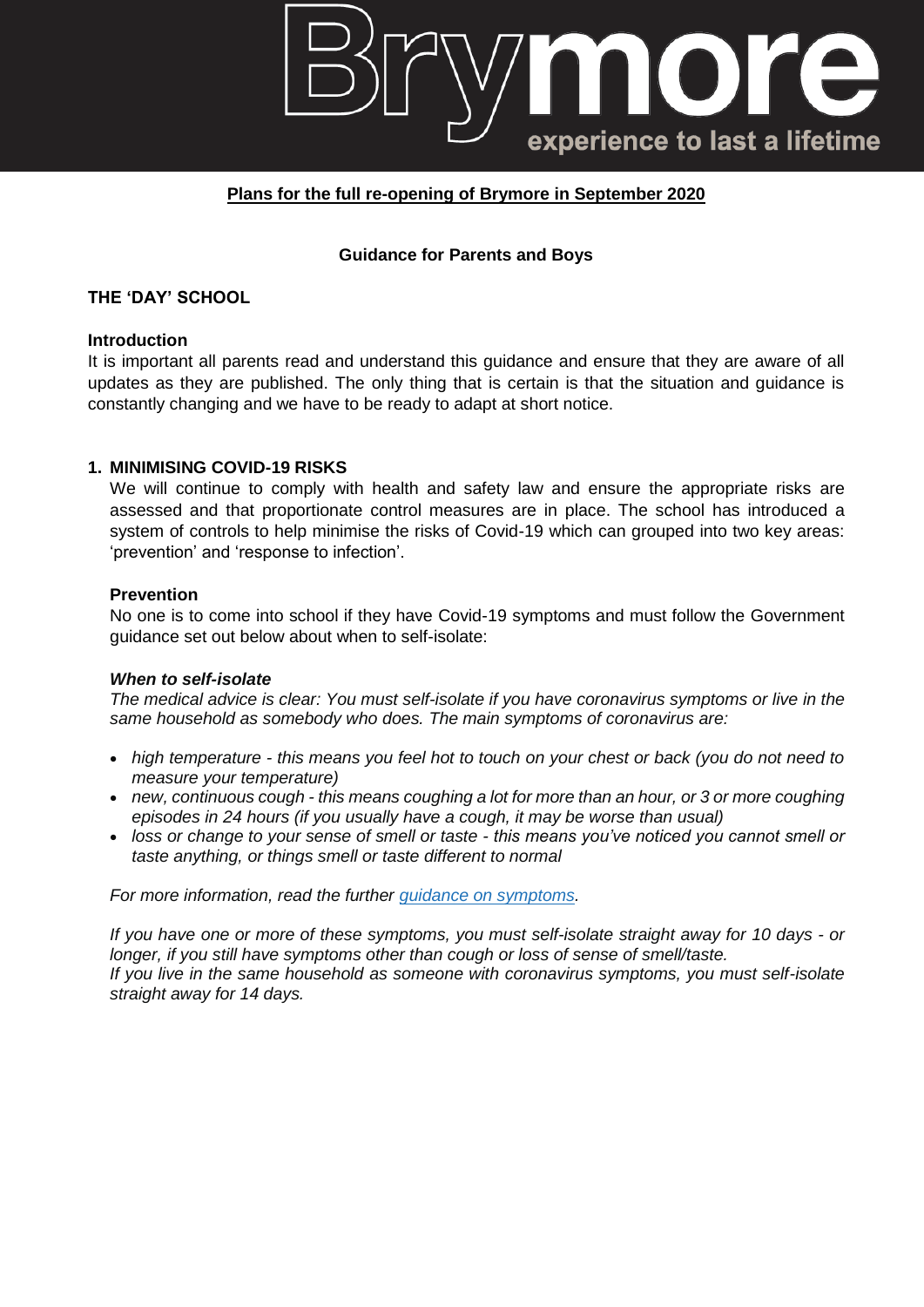Anyone returning from abroad from a non-exempt country must self-isolate for 14 days. Parents must not send their son in until this quarantine period has been completed.

If an out-boarder in school develops symptoms he will be sent home immediately and parents will need to ensure they are able to pick boys up at short notice. Parents must then follow the Government 'stay at home' guidance and arrange to have a test. If the test is positive then parents must inform the school immediately. Whilst waiting to be picked up, boys will be isolated from the rest of the school in the surgery and staff attending him will wear PPE. The layout of the surgery allows us to meet all Government guidance on isolation including being behind a closed door, in a ventilated room, visible to staff with the use of a separate toilet. Once collected the surgery will undergo a deep clean. If a boarder develops symptoms then the process followed will vary slightly as outlined in the boarding section at the end of this document.

All staff who have dealt with a boy with symptoms must wash their hands thoroughly for 20 seconds and the areas of the surgery where the person was isolated needs to be cleaned with household bleach. If there is a confirmed case in the school then all parents will be informed and the bubble affected will be identified only. The identity of the person infected will not be shared with parents.

## **Cleaning hands thoroughly more often than usual**

We will do everything that is reasonably possible to keep high use areas and equipment clean and will have an enhanced cleaning programme. However, we believe that keeping the boys and adults clean is key to preventing the spread of the virus. Everyone will be expected to clean their hands on entry to every room. Hand sanitiser is available outside all high usage areas and staff will ensure all boys use it at all times. This includes tutorial, every lesson, the dining hall and all social spaces including the boarding houses.

#### **Respiratory hygiene**

Boys will be reminded each morning of the importance of the 'catch it, bin it, kill it' approach and we have ensured we have an adequate supply of tissues and lidded bins available. Every member of staff who regularly interacts with the boys will have hand sanitiser and tissues readily available in order to ensure the consistency of these important messages. Posters have been placed throughout the school site in all key areas re-enforcing this message. Staff will be visible throughout the school also. We will not be insisting on the use of face masks throughout the school, as Government guidance currently suggests that this is not necessary, however, face masks will need to be worn in key areas and at key times outlined below. All staff will be provided with a visor and all boys should have a face mask and a re-sealable plastic bag.

## **Enhanced cleaning**

We have introduced a revised cleaning schedule that ensures enhanced cleaning of high use areas and frequently touched surfaces. This does mean that some types of cleaning may be reduced such as vacuuming classrooms each day. We have also increased the cleaning of the toilet areas.

#### **Minimising contact between individuals and maintaining social distancing**

#### **Bubbles**

We will be operating a year group 'bubble' system as recommended by the Government. This will operate throughout the day where boys in each year group will be kept apart where possible. Boys are currently taught in year groups however, they will also socialise separately in different zones around the school and we will have two break and lunch periods so that only three year groups are socialising at any one time. It must be recognised that boys will socialise outside of these bubbles at other times mainly before and after school. Boarders will be in a separate bubble in the evenings and this is permitted under Government guidance.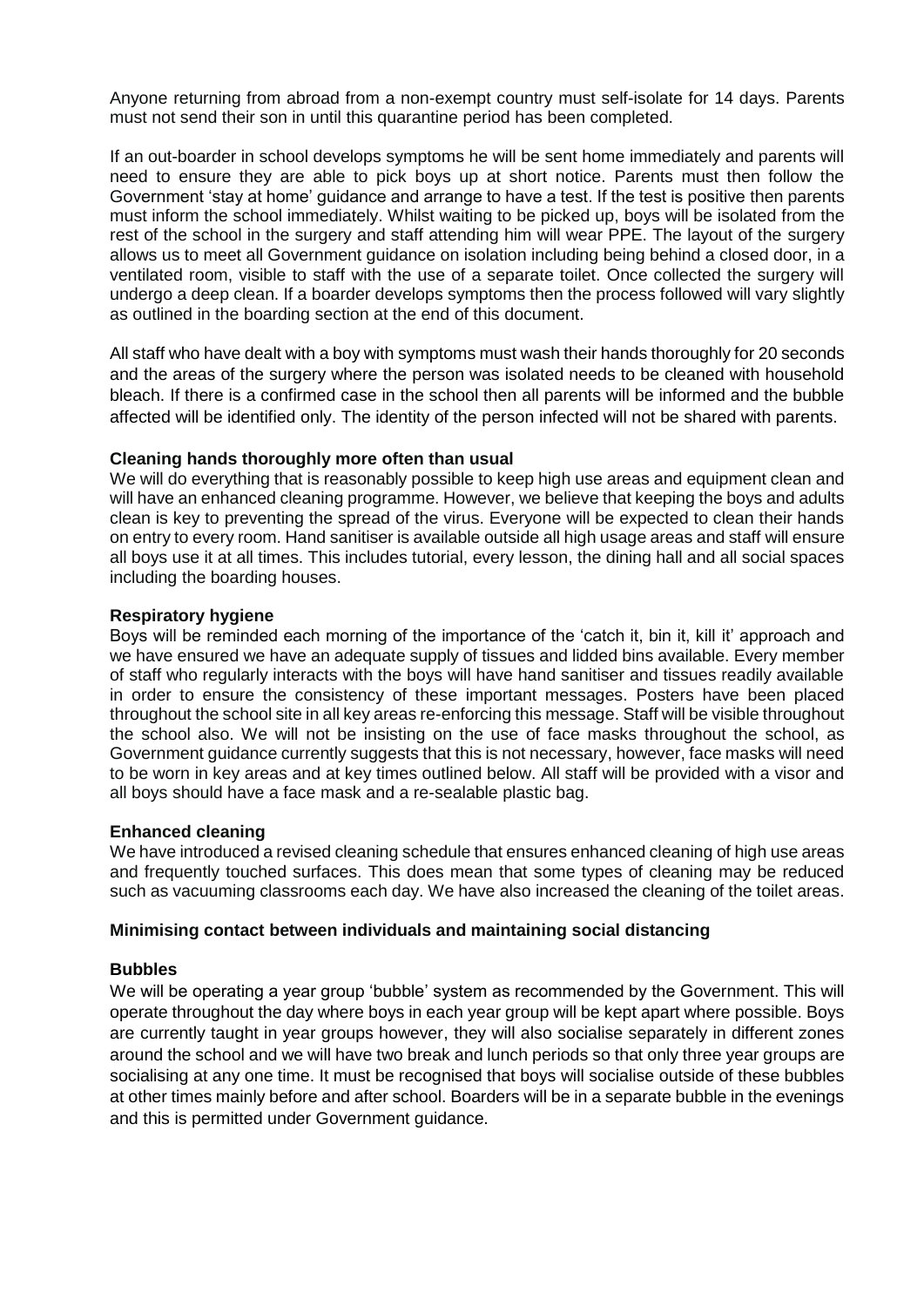# **Assemblies**

There will be one assembly each week for a year group at a time led by a member of the Senior Leadership Team. Hand sanitising to take place on entry. There will be no singing and no giving out of certificates however award winners names will be read out. Boys will be seated to ensure social distancing and are to sit on the same chair for every assembly. The theme will follow the weekly theme with an emphasis on procedures/safety and mental well-being. There will be strong emphasis on the Brymore ethos throughout.

Year 7 - Monday Year 8 - Tuesday Year 9 - Wednesday Year 10 - Thursday Year 11 - Friday

# **Tutorials**

We intend to keep the vertical tutor system as it is well established and the Year 6 boys in particular have already made connections with staff and boys. Boys will need to wear face masks when they line up, enter and throughout tutorial. They must also wear them when leaving tutorial if they are based in the teaching block, with masks to be worn in the teaching block corridor. Boys will sit in their own year groups in the classroom, where social distancing will be made easier, as there will always be one year group in assembly, so class sizes are smaller. There will be a seating plan that is constantly applied to facilitate track and trace if necessary. All classrooms will have boys in rows facing the front. Where it is safe to do so tutors will open their tutor base early (not possible in some rooms) to avoid boys having to queue where social distancing is hard to enforce.

# **Classrooms**

All classrooms will be arranged with tables in rows and boys facing the front. The teacher should remain at the front where possible and try and maintain 2m social distancing. If this is not possible then the amount of time where this is not adhered to should be kept to a minimum and a visor used for any prolonged contact. Learning support staff can circulate but should try and keep some distance where possible and avoid face to face support. Teachers and learning support staff should try and maintain 2m social distancing from each other as should all staff, at all times. Most classrooms have an entrance and an exit and these should be strictly controlled. In the teaching block classes will line up outside and a clear area for each class has been identified. The path running the length of the teaching block has been widened to allow boys to pass each other safely. Boys will exit rooms from the inside door and there will be a one-way system from Room 2 towards science. Boys and staff must wear face masks whilst in the teaching block corridor. All rooms have hand sanitiser and staff should welcome boys in a controlled manner and boys should clean their hands on entry. To avoid prolonged queuing, boys should enter the classroom on arrival, rather than waiting for everyone to arrive and all classrooms have an outside area where the boys can wait before lessons away from other classes. All classes should have a seating plan, adequate tissues, a bin and the relevant posters displayed. Windows and doors need to remain open at all times. Boys must line up and enter the classroom wearing face masks and can remove them once they are sat in their seat and are told it is safe to do so. The movement of boys in classrooms should be kept to a minimum however in some lessons such as Design and Technology it is accepted movement is necessary. Boys should line up for tutorials and classrooms in the usual areas except the following:

Science - boys will line up outside the rear entrance facing Sedgemoor Tree Services Art - boys line up in the newly created middle path leading to the dining hall ICT - boys line up behind the white line parallel to the art/ICT classroom PE/Games - Boys to line up at the front of school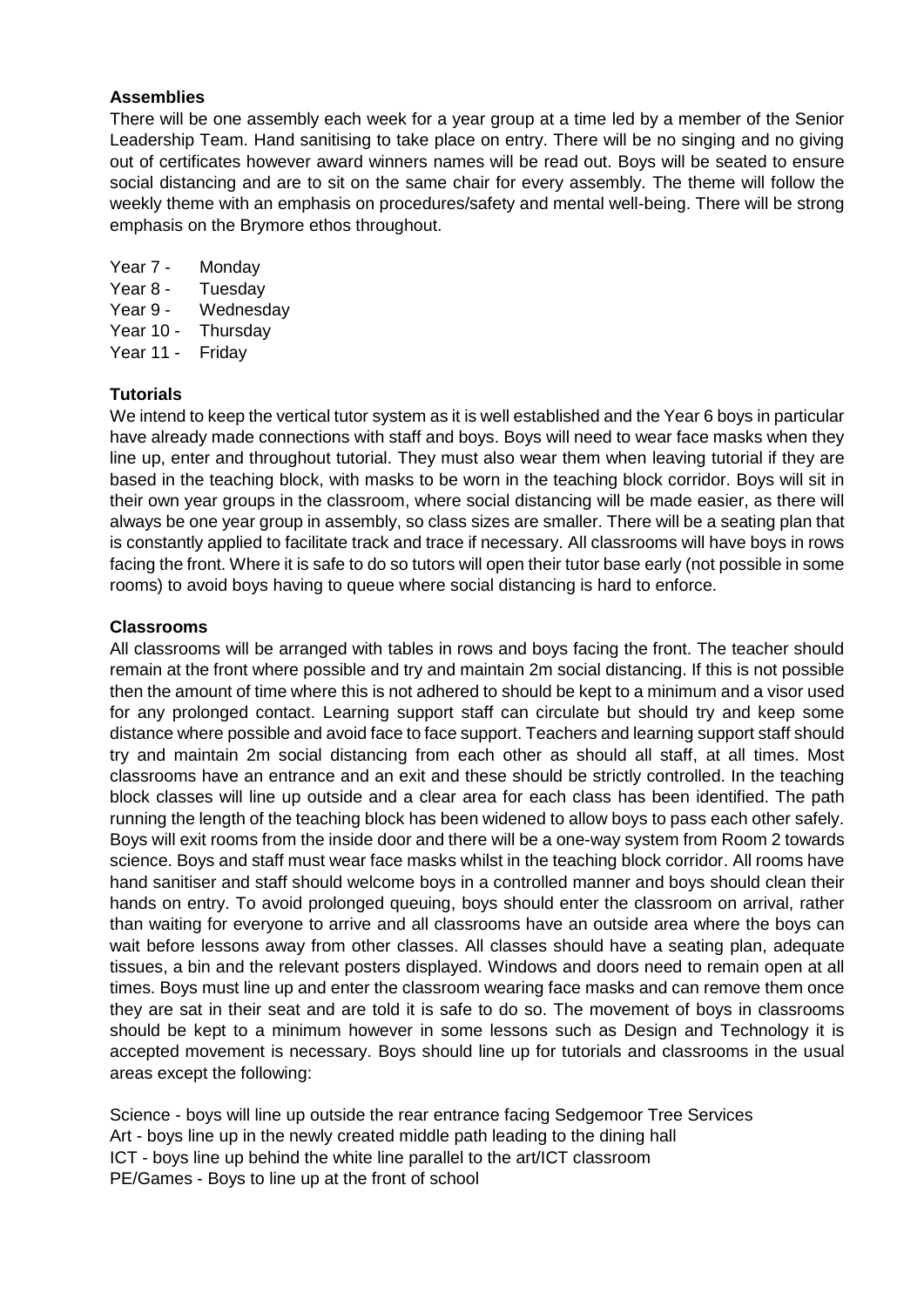## **Practical lessons/Cleaning**

Practical lessons will continue and staff must insist boys clean their hands before using any equipment.

#### **Social spaces**

Indoor social spaces will be made available at break times and at lunchtimes with each year group having their own indoor and outdoor social space however, it has to be accepted that boys will need to move around the site for many reasons. The proposed spaces at break time are:

- Year 7 Kemp House common room and the area immediately outside
- Year 8 Reid House common room and the area immediately outside the main hall
- Year 9 Reid House common room and the area immediately outside
- Year 10 School House common room and the MUGA
- Year 11 School House common room and the MUGA

Break time will be split with Years 7, 8 and 11 having break at 10.45am before returning to period 2 at 11.00am. Years 9 and 10 will have break at 11.00am with period 3 starting at 11.15am for all.

Boys will be required to clean their hands on entry to the common room they should also wear face masks. Each common room has a maximum capacity of 20 people.

#### **The Dining Hall and food**

At break time there will a limited offer that consists of either 'packaged' products or easy to eat finger food with bottled water/drinks available. Boys are encouraged to bring in snacks where possible.

We will continue to use the biometric system and staff will ensure it is cleaned between each use. We will split lunchtime and period 4 into two equal periods. Years 7, 8 and 11 will have lunch first whilst Years 9 and 10 are in lessons. This arrangement will then be reversed as Years 7, 8 and 11 go to period 4, Years 9 and 10 will have lunch. Social spaces at lunchtime will be:

- Year 7 Kemp House common room and area outside
- Year 8 Reid House common room and area outside the main hall
- Year 11 School House common room and the MUGA
- Year 9 Reid House common room and the area outside

Year 10 - School House common room and the MUGA

Years 7, 8 and 11 Lunch from 12.20pm - 1.10pm Years 9 and 10 Period 4 from 12.20pm - 1.10pm Years 7, 8 and 11 Period 4 from 1.10pm - 1.55pm Years 9 and 10 Lunch from 1.10pm - 1.55pm

At lunchtime we will have two areas for the boys to line up. One where they line up usually and one running parallel to it. Boys will continue to come down at set times but we will alternate lining up points so that there will only ever be two year groups lining up at once, in two separate areas. The dining hall will also be divided in two so that each year group can sit together without mixing. Boys will have named tables and will need to sit at the same table every lunchtime. Additional cleaning staff are available to clean the tables throughout the lunch period and boys will not be asked to wipe down tables. Boys entering the dining hall will be strictly controlled to minimise the need for boys to cross each other when taking their plates back to be washed.

Boys will be expected to wear face masks when they line up and enter the dining hall and can remove them once they have sat down.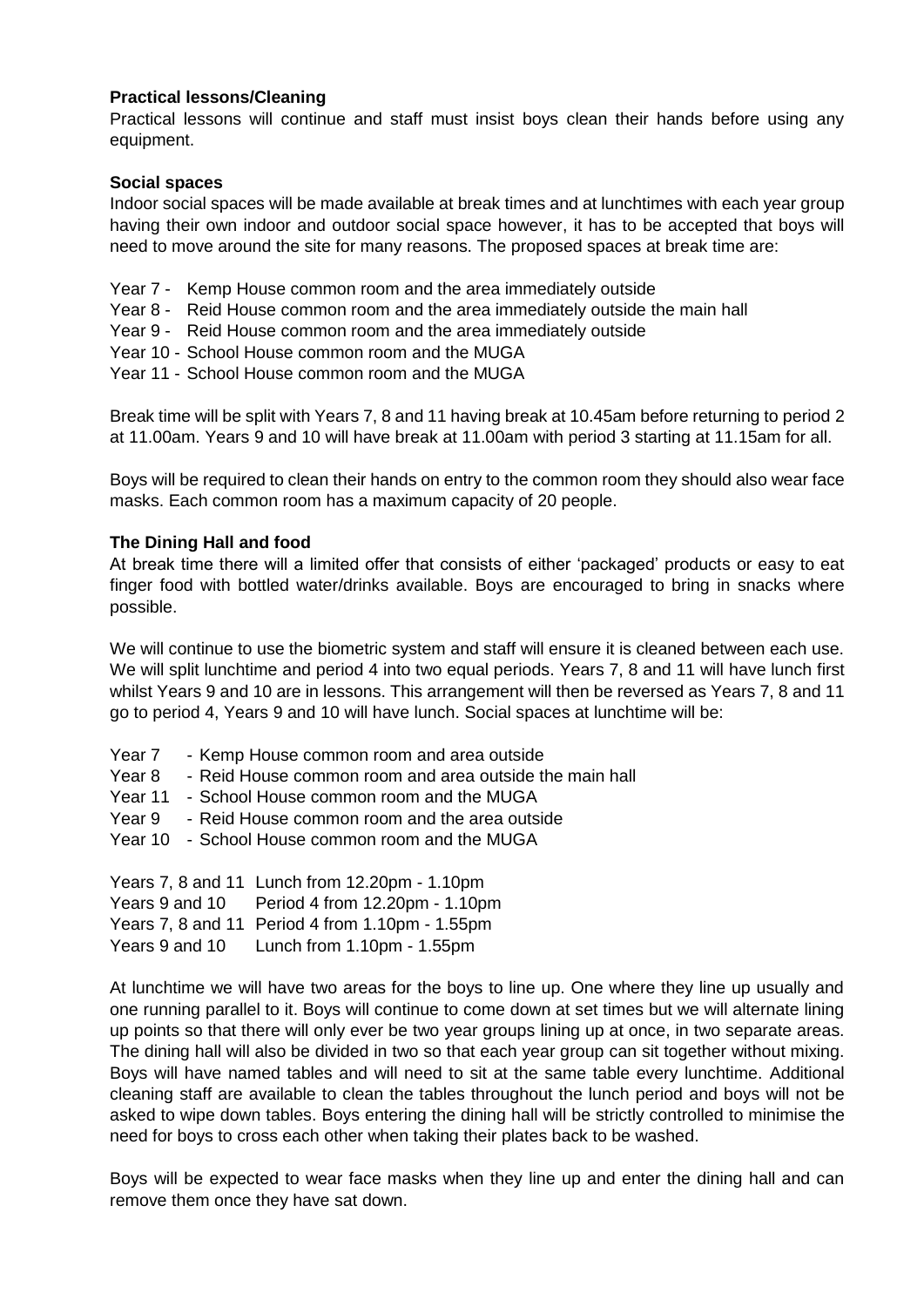The old dining hall will be used for packed lunches a year group at a time which will also reduce numbers in the dining hall.

The library will also be open to a single year group on a given day.

- Year 7 Mondav Year 8 - Tuesday Year 9 - Wednesday Year 10 - Thursday Year 11 - Friday
- 

# **Activities**

The activity programme has been completed and largely keeps boarders and out-boarders apart. Fitness will also continue for the rugby squads only at first and will separate boarders and outboarders. Where possible out-boarders will complete their activities immediately after school and before 5.15pm and boarders will complete theirs after prep. All activities must have an individual risk assessment. Boarders will need to change for activities in their dormitories. Out-boarders need to use the following changing rooms:

- Year 7 nearest the hall
- Year 8 cellars
- Year 9 back of school house
- Year 10 horticulture
- Year 11 agriculture

Boys will be expected to wear face masks in the changing rooms and a maximum of 15 students should be in the changing rooms at any one time.

## **Out-boarders**

Where possible parents are asked to collect out-boarders immediately after school unless they are taking part in an activity. Out-boarders on site and not doing an activity will put undue pressure on the pod system. If parents are unable to do this they are asked to contact the house parent of the boarding house their son is attached to, to inform them of the anticipated pick up time. Parents are also asked not to drop their son off too early, if possible.

## **Toilets**

Guidance suggests we should not have separate toilets however, we will allocate year groups to specific areas and this should be encouraged where possible.

The proposals are:

| Years 7 and 8 - | teaching block                                              |
|-----------------|-------------------------------------------------------------|
| Years 9 -       | toilets nearest the main hall                               |
|                 | Year 10 and 11 - toilets immediately outside the staff room |

Prefects will manage the toilets at break and lunchtime and there will be a one in and one out policy where possible. The main door should remain open and the cubicles only should be used. If more than one person uses the toilets at one time them face masks should be work.

## **Lockers**

The locker room will be managed by prefects at lunchtime and breaktime and will be limited to five boys being allowed in at any one time.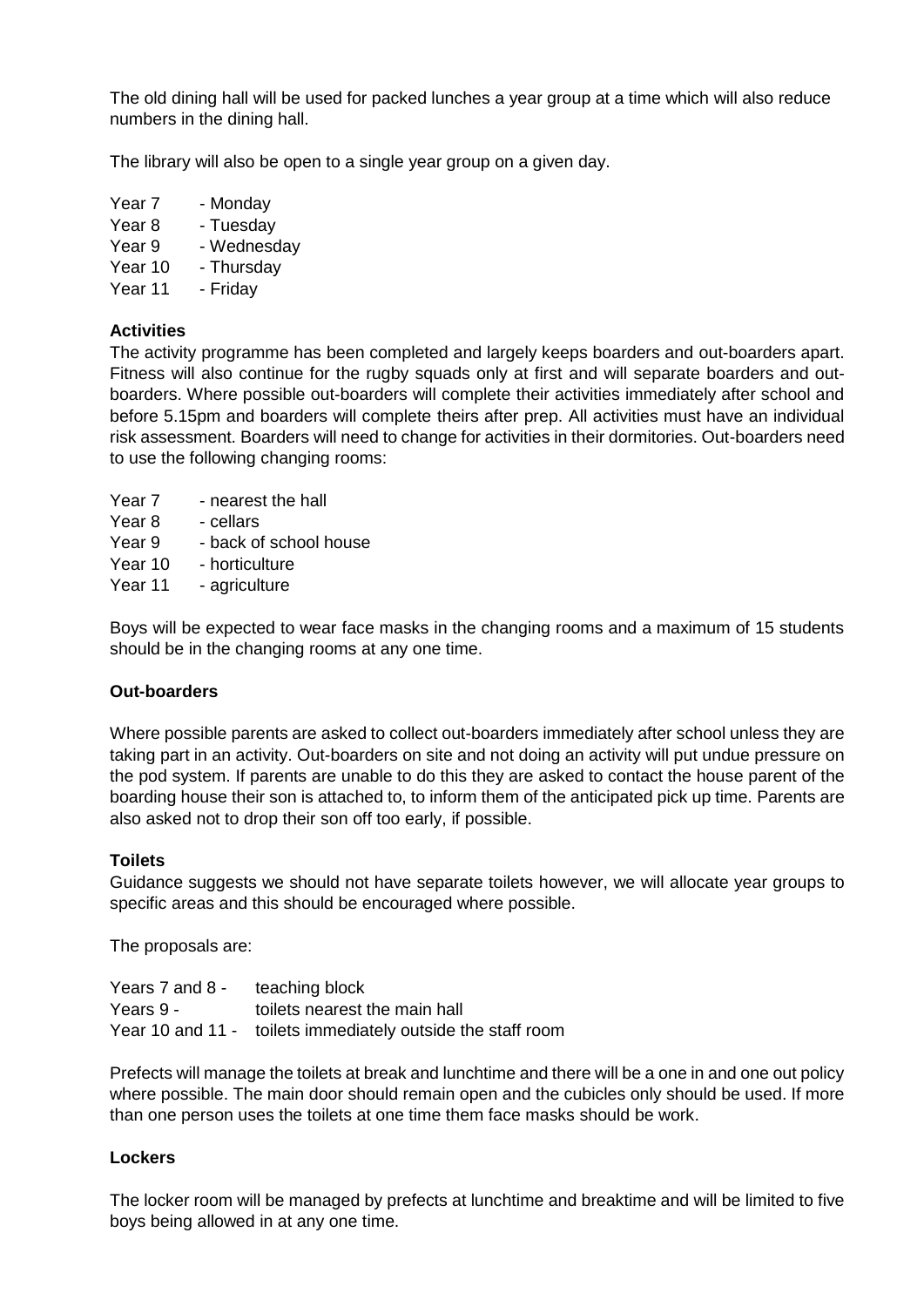# **Parental drop offs and picking up**

Parents will be allowed on site only in a vehicle to drop off and pick up. They must remain in the car at all times unless visiting reception. Appointments must be made to visit any other member of staff and staff are encouraged to hold meetings by telephone or Microsoft Teams where possible. Other than on the first and last day of each half term, parents must not enter the boarding house. Parents wishing to purchase plants or meat must do so by appointment only.

## **Visitors/Supply teachers**

Where possible professionals will be encouraged to meet either via Microsoft Teams or by telephone. We will use supply teachers only where necessary and we will try and maintain our policy of rarely cover where possible. All boys will return with gaps in their learning, Year 11 critically so, and therefore keeping staff teaching normal lessons will remain the priority. We have produced clear guidance for visitors and ensure they have had time to read it before they enter the main school site. We will continue to ensure all visitors must report to reception.

## **Taking books and resources home**

Everyone will be encouraged to minimise the need to take equipment and books home. Where possible prep should not require boys to take books home and books should remain in the classroom. Other equipment such as boots etc should be kept in the boy's locker. It will be necessary for staff to take books and papers home from time to time to ensure boy's work is marked appropriately. Staff must ensure there is a 24 hour gap between books being handed in and taken home, and another 24 hour gap before they are returned after marking. Books should be handed in at the end of a lesson and handed out by a boy at the start of lessons. The boy giving out the books should clean his hands before and afterwards and wear a face mask.

## **Changing rooms**

Changing rooms will be subject specific except during Friday activities and after school when they will be year group specific. This will ensure the mixing of year groups and bubbles will be kept to a minimum. Changing rooms will be allocated as follows:

PE/Games - changing rooms nearest the hall, back of school house and cellar changing rooms Land based/agriculture and horticulture - Agriculture and horticulture changing rooms Forest school - Cellar changing rooms

Year 7 forest school/agriculture and horticulture should divide each class into two and offer staggered changing times.

Boys should wear face masks in the changing rooms.

Staff will supervise boys and be a presence inside the door of the changing rooms where possible to insist on social distancing. For each lesson staff will establish where each boy gets changed which should then remain the same for every lesson. Staff must keep a record of this. All personal belongings must be removed at the end of each lesson with nothing stored in the changing rooms. Boys are to sanitise their hands on entry and exit at the end of the lesson. Showers should only be used if absolutely essential. Boys must wear a face mask inside the changing rooms and a maximum of 15 allowed in at any one time.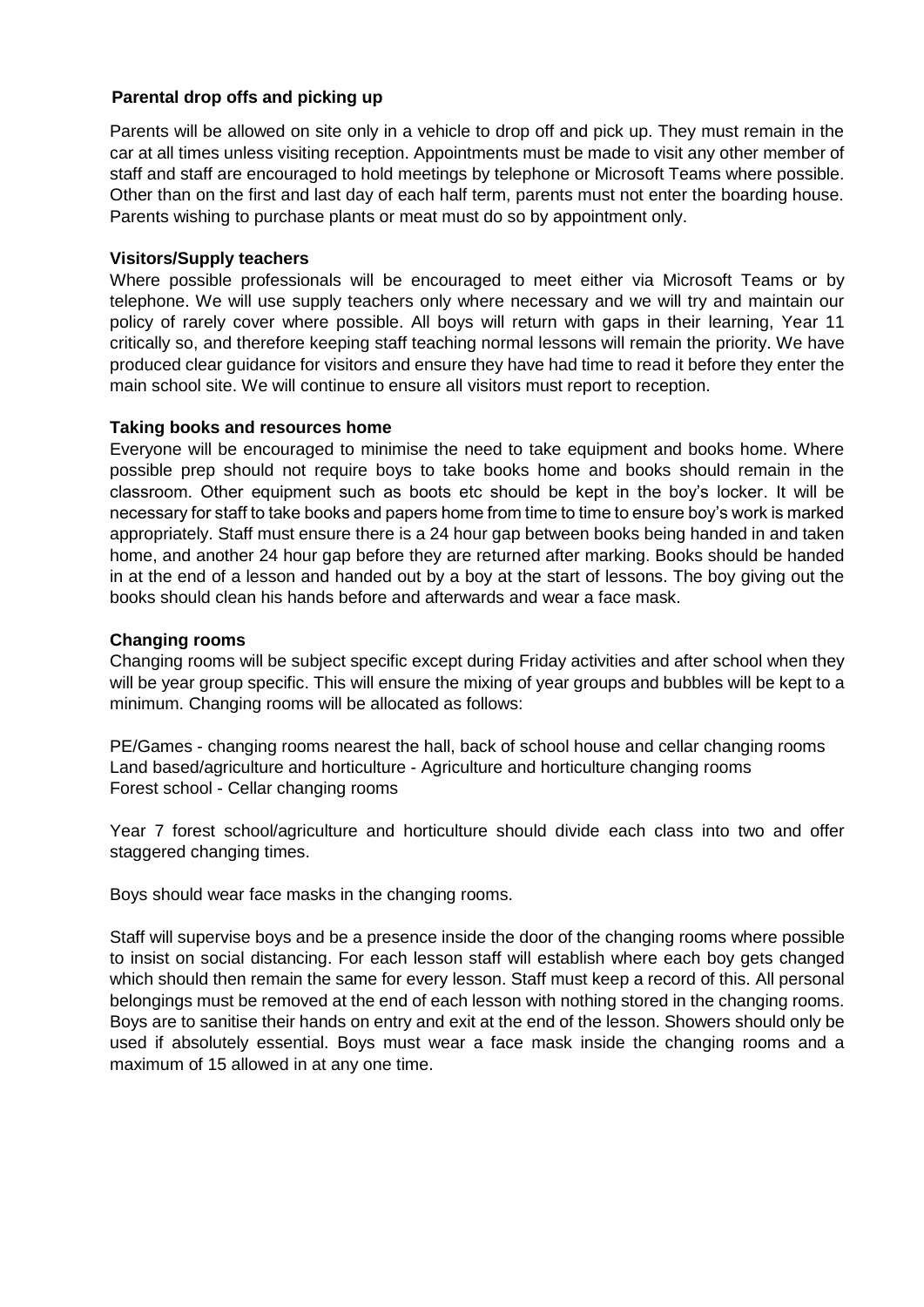For Friday activities and after school activities boarders should change in their boarding house.

Out-boarders should use the following changing room:

Year 7 - nearest the hall Year 8 - cellars Year 9 - back of school house Year 10 - horticulture Year 11 - agriculture

The site team will clear the changing rooms at the end or start of each day.

# **Duties**

There will be no farm or garden duties for the first two weeks other than HOD's or Year 10's that need to complete them as part of the land-based qualification. Once we have completed the first two weeks, plans can be made to re-introduce duties for all safely. This is to ensure that the farm and gardens can continue to function without an unnecessary demand on the changing rooms where boys will be changing without being directly supervised. It is likely that morning farm duties will be covered by boarders and evening farm duties covered by out-boarders.

# **Friday activities**

There is a catch up programme for Year 11 who will not be able to sign up for the normal Friday activities. Boys will complete Friday activities in their year groups.

## **Responses to an infection**

Everyone must ensure that they understand the NHS Test and Trace process and everyone must be prepared to:

- Book a test and to self-isolate if they are displaying symptoms
- Provide details of anyone they have been in close contact with if they test positive or are asked to by NHS Test and Trace
- Self-isolate if they have been in close contact\* with someone who develops symptoms or who tests positive

*\* Close contact means:*

- Direct close contact face to face with an infected individual (less than 1m) including being coughed on face to face
- Proximity contacts extended close contact (within 1-2m for more than 15 minutes) with an infected individual
- Travelling in a small vehicle, like a car, with an infected person

In the event of a positive test the school will contact the health protection team, who will provide definitive advice on who should be sent home. Household members of those who have been sent home do not need to self-isolate.

If we have two or more confirmed cases of Covid-19 within 14 days or if there is an overall rise in sickness where Covid-19 is suspected then we will work with the health protection team to determine whether larger numbers of people need to self-isolate as a precautionary measure.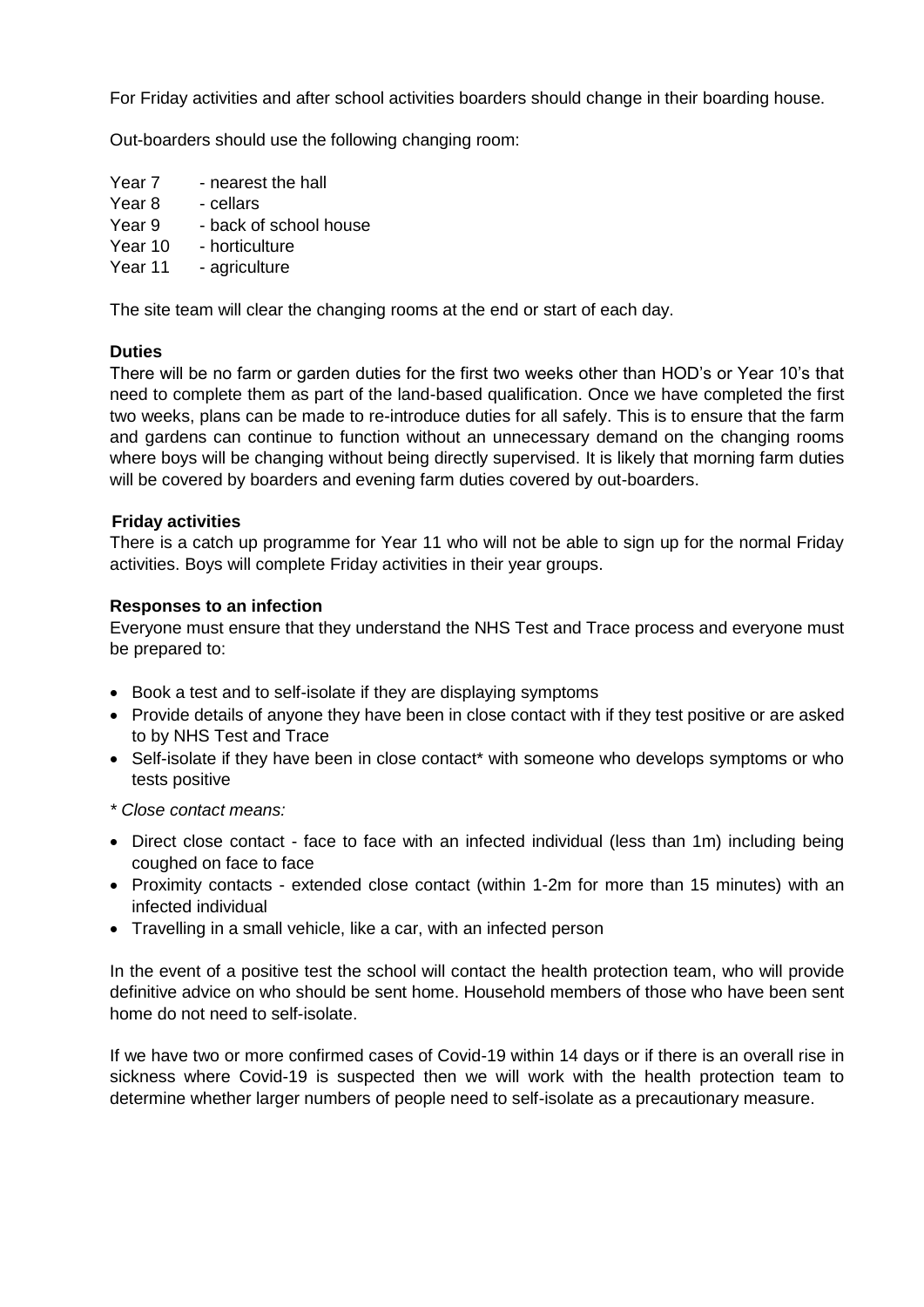# **The Contain Framework**

The contain framework sets out four tiers of restrictions for education settings, for use as an absolute last resort in areas subject to local restrictions.

# **Tier 1**

The default position for areas in national government intervention is that education and childcare settings will remain open. An area moving into national intervention with restrictions short of education and childcare closure is described as 'tier 1'. There are no changes to childcare, and the only difference in education settings is that where pupils in Year 7 and above are educated, face coverings should be worn by adults and pupils when moving around the premises, outside of classrooms, such as in corridors and communal areas where social distancing cannot easily be maintained.

All nurseries, childminders, schools, colleges and other educational establishments should remain open and continue to allow all their children and young people to attend, on site, with no other restrictions in place.

# **Tier 2**

Early years settings, primary schools and alternative provision (AP) providers, special schools and other specialist settings will continue to allow all children/pupils to attend on site. Secondary schools move to a rota model, combining on-site provision with remote education. They continue to allow full-time attendance on site to vulnerable children and young people and the children of critical workers. All other pupils should not attend on site except for their rota time. Further education (FE) providers should adopt similar principles with discretion to decide on a model that limits numbers on site but works for each individual setting.

In all areas of national government intervention, education settings where pupils in Year 7 and above are educated, face coverings should be worn by adults and pupils when moving around the premises, outside of classrooms, such as in corridors and communal areas where social distancing cannot easily be maintained.

## **Tier 3**

Childcare, nurseries, primary schools, AP, special schools and other specialist settings will continue to allow all children/pupils to attend on site. Secondary schools, FE colleges and other educational establishments would allow full-time on-site provision only to vulnerable children, the children of critical workers and selected year groups (to be identified by Department for Education). Other pupils should not attend on site. Remote education to be provided for all other pupils.

In all areas of national government intervention, education settings where pupils in Year 7 and above are educated, face coverings should be worn by adults and pupils when moving around the premises, outside of classrooms, such as in corridors and communal areas where social distancing cannot easily be maintained.

## **Tier 4**

All nurseries, childminders, mainstream schools, colleges and other educational establishments allow full-time attendance on site only to our priority groups: vulnerable children and the children of critical workers. All other pupils should not attend on site. AP, special schools and other specialist settings will allow for full-time on-site attendance of all pupils. Remote education to be provided for all other pupils.

In all areas of national government intervention, education settings where pupils in year 7 and above are educated, face coverings should be worn by adults and pupils when moving around the premises, outside of classrooms, such as in corridors and communal areas where social distancing cannot easily be maintained.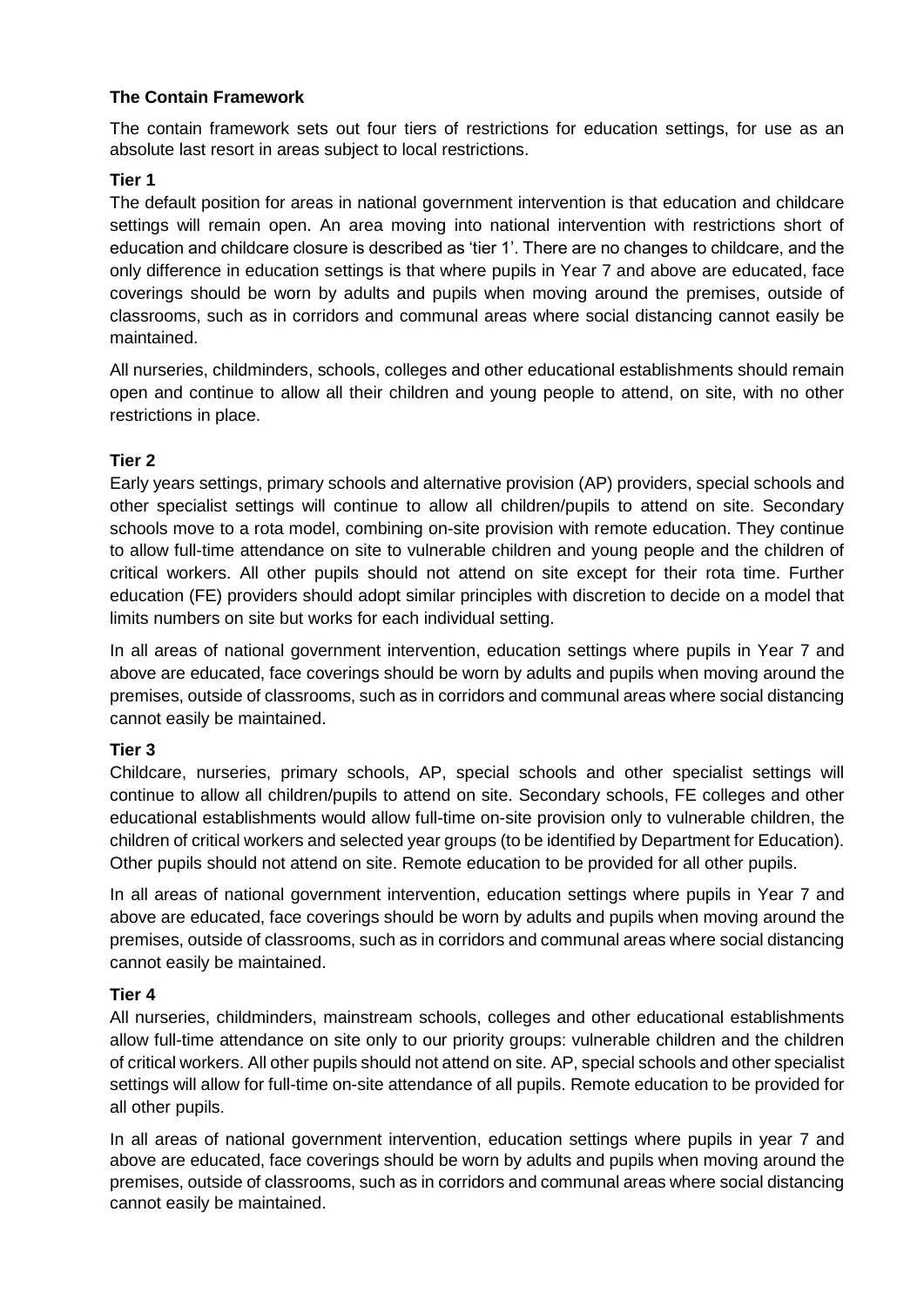# **2. SCHOOL OPERATIONS**

## **School transport**

We will continue to operate the Minehead and Williton bus with the following measures in place:

- Boys will need to use hand sanitiser on entry and exit of the bus
- The bus will be cleaned each day and will not be used for other visits during the day
- Boys should observe social distancing whilst waiting for the bus
- Boys must wear face masks
- Boys must sit in Year groups where possible and sit in the same seat for each journey

#### **Premises**

Additional wash basins have been provided and water fountains switched off. Good ventilation is essential and staff will ensure windows and outside doors remain open where possible during the day. Please note fire doors should not be kept open unless they are fitted with an automatic release mechanism.

## **Educational visits**

There will be no overnight educational visits. Whilst we are able to resume other educational visits these will be severely restricted. There will be no inter-school fixtures in the first half term. The Minehead and Williton minibuses will not be used for school visits. Year 11 will not be allowed on any visits during the school day unless it is an essential part of their GCSE study.

#### **Well-being and support for boys**

We have already assessed the well-being and mood of boys through an online questionnaire and we have reliable data on those who have found lockdown difficult. Many have continued to be supported over the holidays. The RSHE (Relationships, Sex and Health Education - formerly known as PSHRE) scheme of learning, the tutorial programme and the assembly themes will be adjusted to take into account increased anxiety and stress and will focus on building relationships, dealing with issues related to Covid-19 and supporting the mental health and well-being of boys in the first half term.

The physical layout of the student support area has been altered for September with the SEN team and counselling moving to the Mews flats after the first week back. This will provide extra space for the safeguarding and pastoral support team to do effective intervention work.

#### **Behaviour expectations**

These will not change however, we will not tolerate Covid-19 related behaviours such as deliberately coughing at someone. Boys will be constantly reminded about social distancing and the need for good hygiene. The referral system has changed and will now be based on Year groups and not subjects to avoid breaking year group bubbles.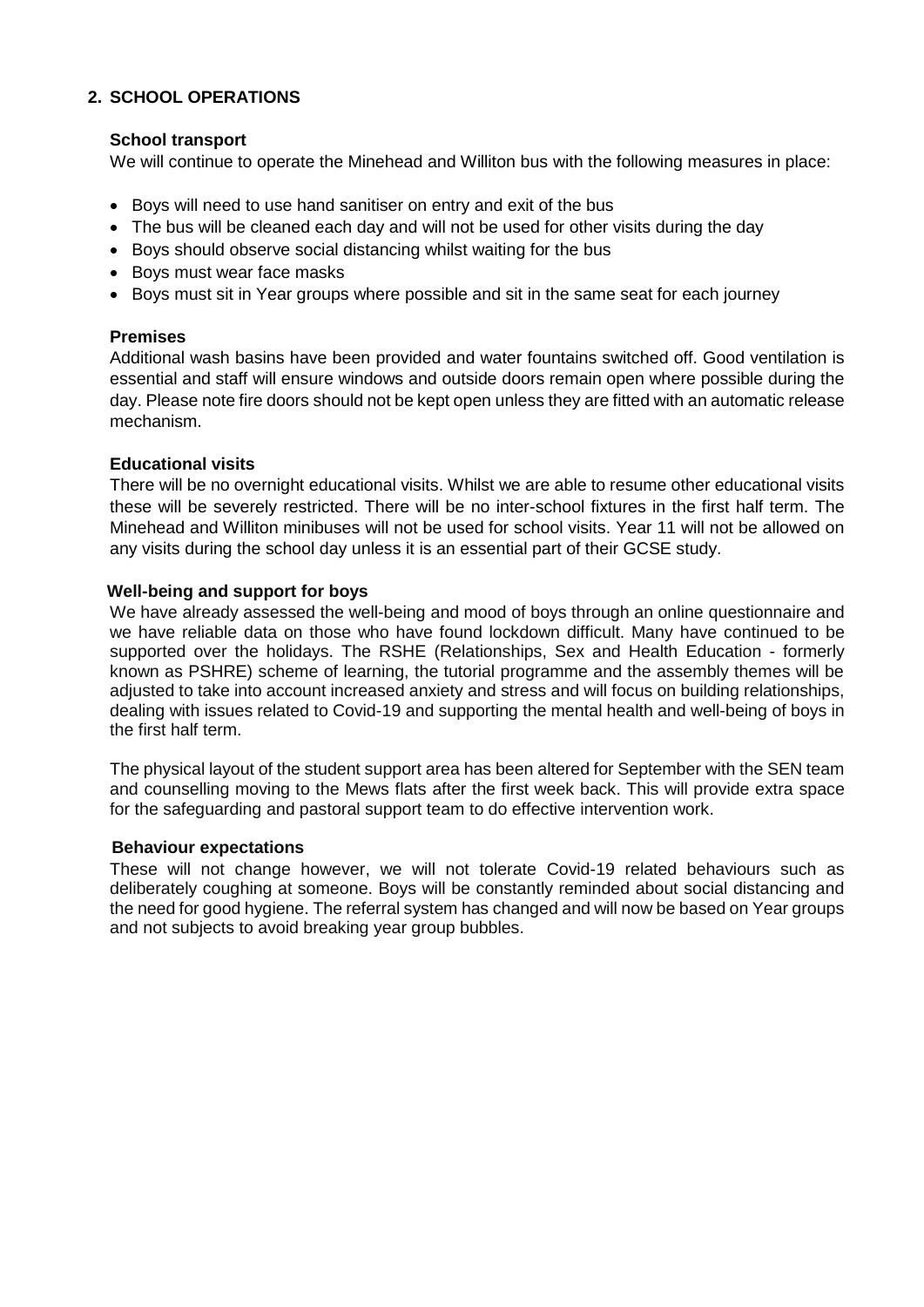# **BOARDING**

# **1. MINIMISING COVID-19 RISKS**

All of the controls that have been put in place for the re-opening of the school apply equally to boarding. However, there are some boarding specific additional controls.

# **Reducing the chances of an infection in a boarding house**

# **A. Before opening**

- 1. All parents are given these procedures for reducing and dealing with Covid-19 in a boarding house and agree the action required should their son present with symptoms. Either we will keep any boarder with symptoms at school and will arrange for a test to be carried out or parents pick up their son and arrange for the test themselves. Any boy testing positive will need to be picked up and taken home.
- 2. All parents must agree not to send their son back if he presents with symptoms. These symptoms are outlined at the beginning of this document. This also applies if a family member has Covid-19 and if a boy needs to quarantine following travel abroad.

# **B. On arrival**

- 1. Parents have been given staggered drop off points and can only help carry cases to outside the entrance of the boarding house. Year 7 and 8 parents only will be allowed to help their son unpack.
- 2. Parents are not to enter the boarding house.
- 3. All boarders are temperature checked on arrival.
- 4. Clear instructions are given to the boys about procedures that must be followed.

# **C. Daily routines**

1. All boarders are temperature checked twice a day, once in the morning and once in the evening.

2. All boys to clean their hands every time they leave or enter the boarding house.

## **Pods**

Kemp and Reid will be divided into three 'pods' of boys who will prevented from mixing in the house. School House will be divided into two pods. Each pod will be classed as a 'household' for self-isolation purposes. Boys will be able to mix (socially distanced) outside during activities but not inside the boarding house.

## Kemp

Pod A = Cluster 2 (Dorms 6-10)

Pod  $B =$  Cluster 1 (Dorms 1-5)

Pod C = Cluster 3 (Dorms 11-14)

# Reid

Pod A = Cluster 2 (Dorms 6-10)

Pod  $B =$  Cluster 3 (Dorms 11-14)

Pod C = Cluster 2 (Dorms 1-5)

School House

Pod  $A = 2^{nd}$  floor (Dorms 6-10)

Pod  $B = 1^{st}$  floor (Dorms 1-5)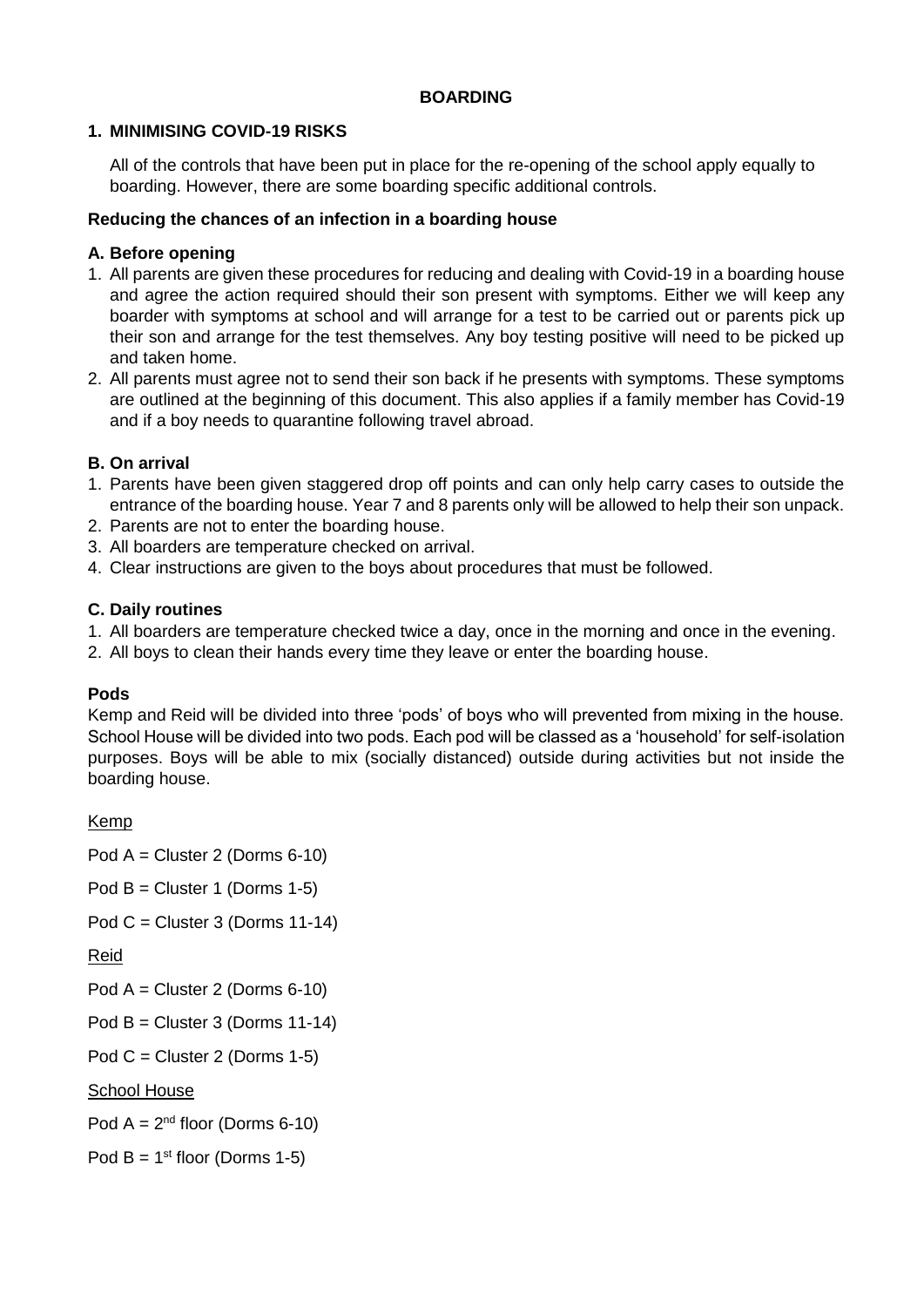## **Use of common room/Evening timetable/prep**

Access and Egress - In Kemp and Reid boys should not walk through the common room when another pod is in there, so all access and egress will be through same door. Pods will be released one pod at a time at pinch points. In School House the top floor pod will go in and out of back door and use the back stairs. The middle floor pod will use the main front of house door and use internal stairs.

Shower times will be on a rota per dormitory and arranged when staff can speak to the boys to seek their preference- morning or night. Pods will have their own allocated bathroom and showers and pods will not be able to mix.

The kitchen will only be used by one boy at a time and can only be used when they have common room time.

The kitchen will be closed to boys **15 minutes prior** to end of their common room session. Staff will then clean and wipe down all surfaces and touch points and ensure all cutlery is washed up and or put into dishwasher.

Common rooms will be vacated **5 minutes** prior to end of session allowing staff to clean and wipe down all touch points, hard surfaces, TV controls and activities equipment prior to next pod being allowed into the common room.

#### **Kemp and Reid House Pod Structure of evening timetable:**

| 3.45pm - 4.30pm - Pod A Common Room Time/ Pods B and C Free time          |
|---------------------------------------------------------------------------|
| 4.30pm - 5.15pm - Pod B Common Room Time/ Pods A and C Free time          |
| 5.15pm - 6.15pm - Pod C Common Room Time/ Pods A and B Free Time          |
| 6.15pm - 6.45pm - Pod A Common Room Time/ Pods B and C doing prep in dorm |
| 6.45pm - 7.15pm - Pod B Common Room Time/ Pods A and C doing prep in dorm |
| 7.15pm - 7.45pm - Pod C Common Room Time/ Pods A and B doing prep in dorm |
| 7.45pm - 8.15pm - Pod A Common Room/ Pods B and C Free time               |
| 8.15pm - 8.45pm - Pod B Common Room/ Pods A and C Free time               |
| 8.45pm - 9.15pm - Pod C Common Room/ Pods A and B Free time               |
| <b>School House Pod structure of evening</b>                              |
| 3.45pm - 4.30pm - Pod A Common Room/ Pod B Free time                      |
| 4.30pm - 5.15pm - Pod B Common Room/ Pod A Free time                      |
| 5.15pm - 6.15pm - Pod A Common Room/ Pod B Free time                      |
| 6.15pm - 7.15pm - Pod A and B Prep time in dorms (Year 11s in CADCAM)     |
| 7.15pm - 8.15pm - Pod B Common Room/ Pod A Free time                      |
| 8.15pm - 9.00pm - Pod A Common Room/ Pod B Free time                      |
| 9.00pm - 9.30pm - Pod B Common Room/ Pod A Free time                      |

Registration will take place in dormitories. When handing in technology the office will be vacated by staff and boys will place technology in one at a time.

Prep will take place in the boys' dormitories except for Year 11 who will use the drawing office and CAD CAM. Both rooms will have additional cleaning.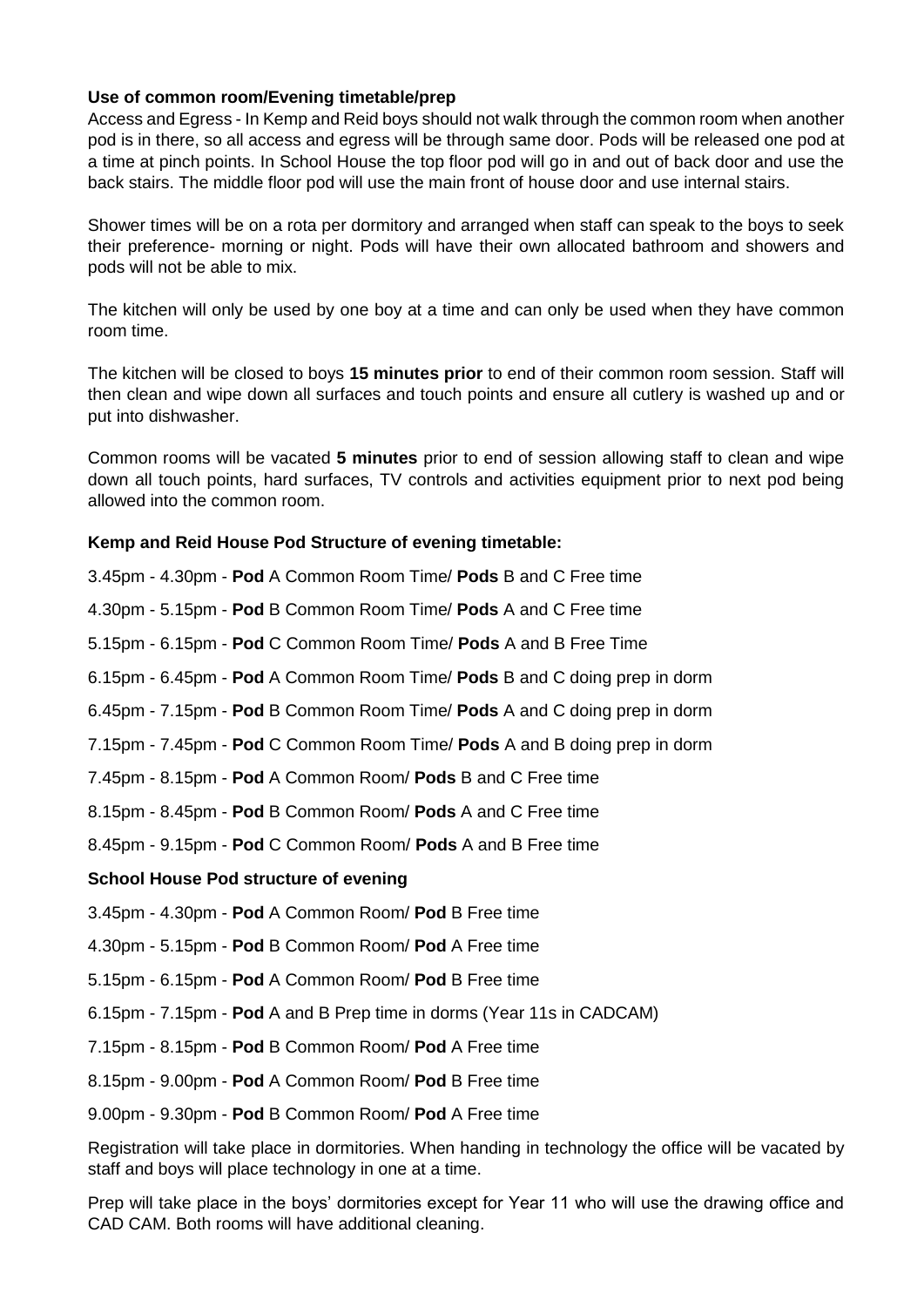# **Social distancing and preventative measures to be put into place**

- Parents to pick up and drop off outside of the boarding house and are not to enter the boarding house. Questions can be directed via email/telephone to house staff or house staff will go outside to speak to parents if needed.
- Boys will only be allowed into dormitories within their own pod and are not to enter for any reason into other pods.
- Boys are not allowed to socialise in other houses but can outside with social distancing.
- Maximum number in cluster bathrooms will be 4 at a time.
- Shower times will be staggered and managed- time slots will be arranged with each dorm.
- Common rooms will be managed with social distancing in mind and boys can only use them when their pod is scheduled to use it. Boys will be asked to relocate to their dorms if too many are in the space with a maximum occupancy of 20. Movie nights will be split into different year groups to reduce the volume of boys in at one time.
- Boys to hand sanitise on their way in and out of the building, when entering the kitchen and also into the clusters.
- Maximum of 1 boy to be in the kitchen at any one time. All items to be washed up once used.
- Boys to be educated to open doors with no hands.
- Where suitable, dormitories to always have a window open.
- Only one person allowed in the offices in Reid and Kemp at a time including staff.
- Individual risk assessments will be completed for every boy who may find social distancing difficult.

## **Breakfast**

Breakfast will be split into two sittings and all boys will need to use hand sanitiser on entry and exit.

#### **1st breakfast (Mr Watts and Mr Fewtrell)**

- Kemp house to eat breakfast in dining hall from **7.25am - 7.55am.**
- Boys will sit 3 at a table to maintain social distancing and must be sat with boys from their pods. Boys must sit in the same seat for every breakfast.
- Egress will be out of the back entrance on the dining hall where they normally come in for tea, safely, small groups at a time.
- Boys to line up per house and in pod groups.
- Kemp Pod A Library side of path.
- Kemp Pod B Beside dining hall.
- Kemp Pod C Horticulture side of path.

Stacking and moving of chairs will not take place to reduce movement and all cereals / drinks etc to be placed on tables to minimise movements and gatherings within dining hall**.**

## **2 nd breakfast (Mrs Long, Mr Bagshaw and Mr Spridgens)**

- Reid house to eat breakfast in dining hall **8.00am - 8.25am.**
- Boys will sit 3 at a table to maintain social distancing and must be sat with boys from their pods.
- Egress will be out of the back entrance on the dining hall where they normally come in for tea, safely, small groups at a time.
- Boys to line up per house and in pod groups.
- Reid Pod A Library side of path.
- Reid Pod B Beside dining hall.
- Reid Pod C -Horti side of path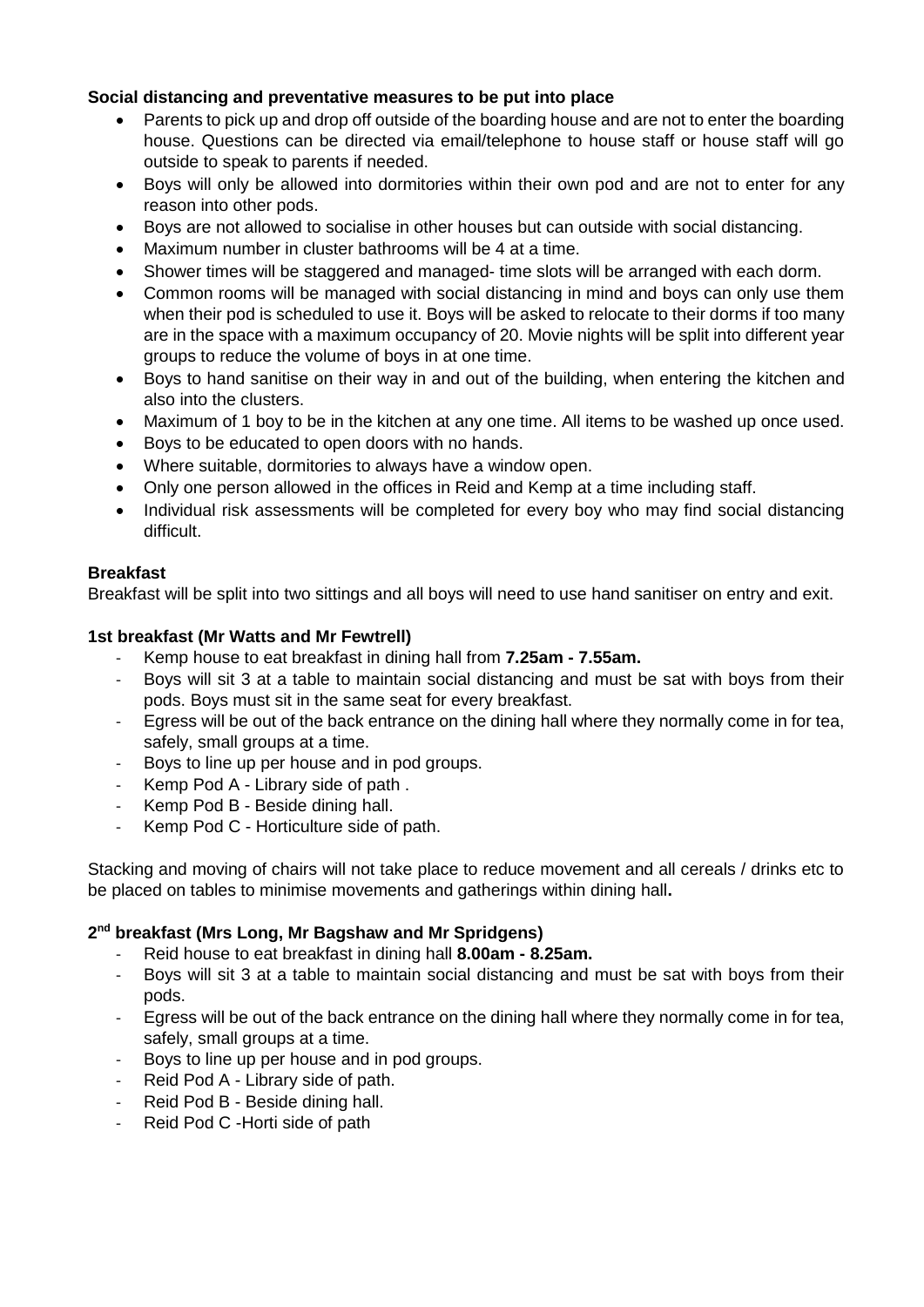## **School House Breakfast**

All boys will be woken at 7am as per normal House routine and boys will be expected to be dressed in uniform as they would, if down at the main dining hall.

Kitchen staff will deliver a food trolley that will have hot options in thermal containers, milk, hot water and bread.

Cereal, fruit and juice will be collected after tea each evening as per the usual routine but kept separate for the morning.

Breakfast in the House will run with 2 sessions,

# **Pod 1 Year 9 (13) 7.15am to 7.40am**

Year 9 can then have time after breakfast to shower/tidy dorms/teeth.

# **Pod 2 Year 10/11 (25) 7.45am to 8.15am**

Year 10/11 have time to shower and tidy dorms prior to breakfast and enough time after to clean teeth and be out of the house for 8:30 as per usual routine.

Trolley returned to kitchen after breakfast.

# **Tea**

Hand sanitiser to be used on entry and exit. Boys will sit maximum 3 to a table on alternate chairs and can only sit with boys from their own year group. The doors to be open where possible and staff will clean the tables between each sitting. All boys must wear a mask whilst lining up and allowed to remove mask once seated.

5.00pm - 5.20pm Year 7s + 8s 5.25pm - 5.45pm Year 9s + Year 10s 5.50pm - 6.10pm Year 11s

## **Cleaning**

- 1. A thorough clean will take place every day to include wiping down all surfaces in communal areas, all door handles, high use surfaces, showers and toilets.
- 2. Anti-bacterial sprays and wipes will be available for boarding staff to use as required on regular use surfaces such as pool cues etc.
- 3. All soft furnishings will be removed from the common room.